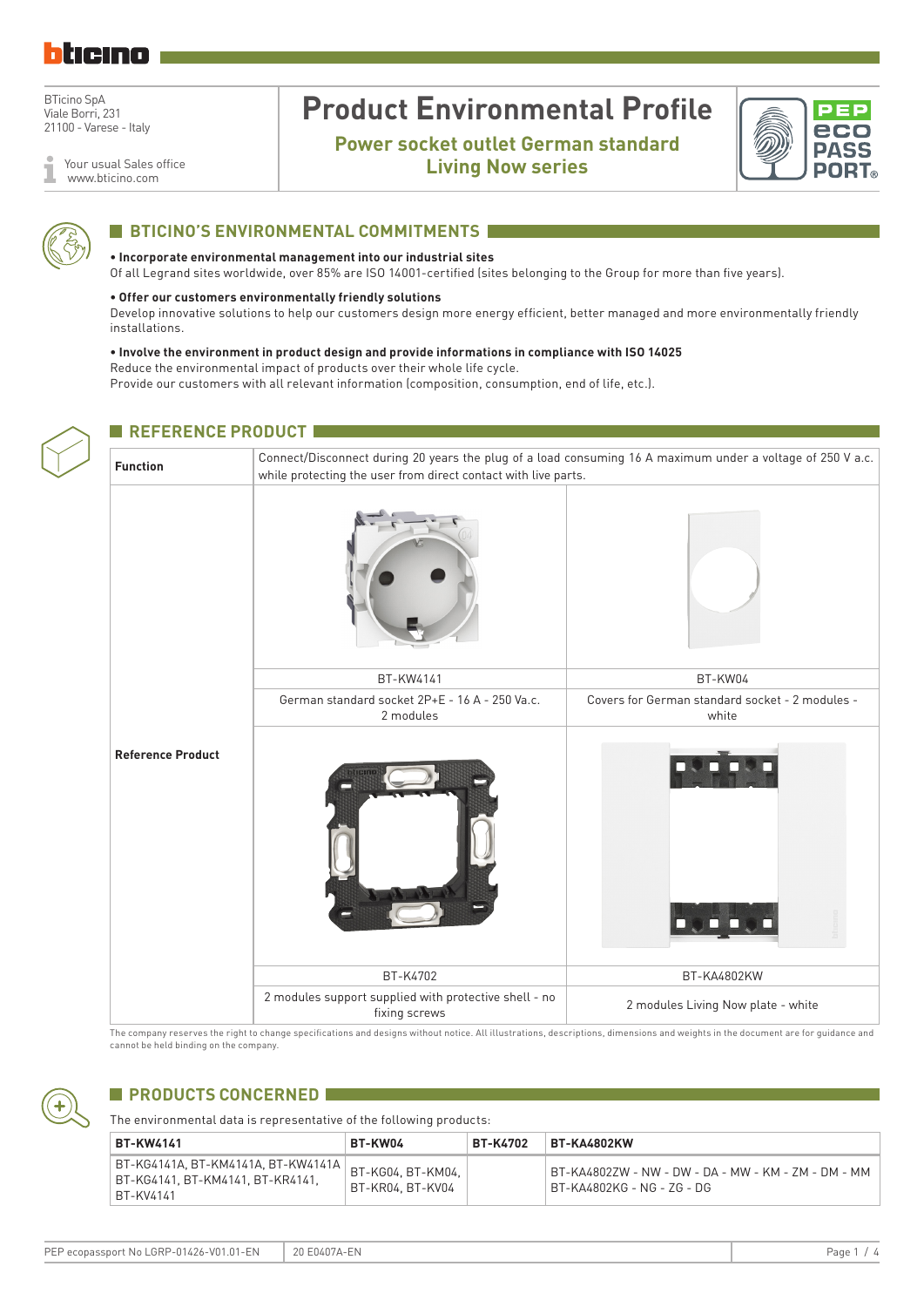Your usual Sales office

www.bticino.com

# **Product Environmental Profile**

**Power socket outlet German standard Living Now series**





### **CONSTITUENT MATERIALS**

This Reference Product contains no substances prohibited by the regulations applicable at the time of its introduction to the market. It respects the restrictions on use of hazardous substances as defined in the RoHS directive 2011/65/EU amended by delegated directive (EU) 2015/863.

| Total weight of<br><b>Reference Product</b> | 222 g (all packaging included) |                       |      |                      |        |  |  |  |
|---------------------------------------------|--------------------------------|-----------------------|------|----------------------|--------|--|--|--|
| Plastics as % of weight                     |                                | Metals as % of weight |      | Other as % of weight |        |  |  |  |
| Polyamide                                   | 18,9%                          | Copper alloys         | 5.4% |                      |        |  |  |  |
| Polycarbonate                               | 17.2%                          | Steel                 | 3.8% |                      |        |  |  |  |
| ABS                                         | 2.9%                           |                       |      |                      |        |  |  |  |
| Polyketone                                  | 1,5%                           |                       |      |                      |        |  |  |  |
|                                             |                                | Packaging             |      |                      |        |  |  |  |
| <b>PET</b>                                  | 0.9%                           |                       |      | Wood                 | 24,4 % |  |  |  |
| Polyethylene                                | 0.6%                           |                       |      | Paper / Cardboard    | 24,0%  |  |  |  |
| Polypropylene                               | 0.4%                           |                       |      |                      |        |  |  |  |
| <b>PVC</b>                                  | $0.1\%$                        |                       |      |                      |        |  |  |  |
| <b>Total plastics</b>                       | 42,4%                          | <b>Total metals</b>   | 9,2% | <b>Total other</b>   | 48,4%  |  |  |  |

Estimated recycled material content: 15 % by mass.

For the power socket outlet with zamak cover plates:

| Total weight of<br><b>Reference Product</b>                              |        | 244 g (all packaging included) |        |                    |        |  |
|--------------------------------------------------------------------------|--------|--------------------------------|--------|--------------------|--------|--|
| Plastics as % of weight<br>Metals as % of weight<br>Other as % of weight |        |                                |        |                    |        |  |
| Polyamide                                                                | 17,1 % | Zamak                          | 13,9 % |                    |        |  |
| Polycarbonate                                                            | 11,9%  | Copper alloys                  | 4.9%   |                    |        |  |
| <b>ABS</b>                                                               | 1,5%   | Steel                          | 3.4%   |                    |        |  |
| Polyketone                                                               | 1,4%   |                                |        |                    |        |  |
|                                                                          |        | Packaging                      |        |                    |        |  |
| PET                                                                      | 0.8%   |                                |        | Wood               | 22,3 % |  |
| Polyethylene                                                             | 0.6%   |                                |        | Paper / Cardboard  | 21,8%  |  |
| Polypropylene                                                            | 0.4%   |                                |        |                    |        |  |
| <b>PVC</b>                                                               | 0,1%   |                                |        |                    |        |  |
| <b>Total plastics</b>                                                    | 33,7%  | <b>Total metals</b>            | 22,2%  | <b>Total other</b> | 44,1%  |  |

Estimated recycled material content: 13 % by mass.



### **MANUFACTURE**

This Reference Product comes from a site that has received ISO14001 certification.



### **N** DISTRIBUTION

The Group's products are distributed from logistics centres located to optimize transport efficiency. The Reference Product is therefore transported over an average distance of 780 km, essentially by road, representing a marketing in Europe.

Packaging is compliant with European directive 2004/12/EC concerning packaging and packaging waste. At the packaging end of life, its recycling rate is of 94 % (as % of packaging weight).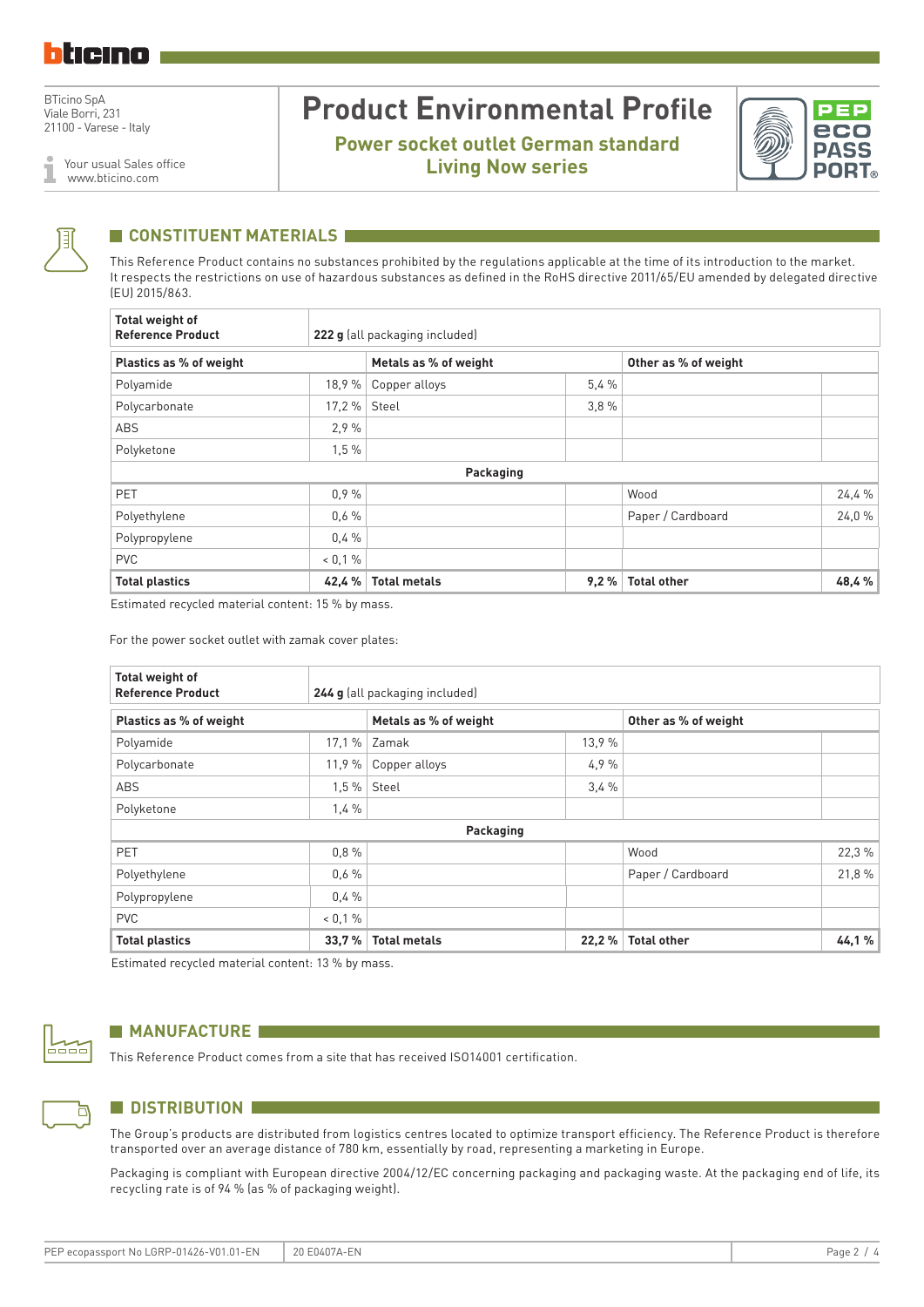Your usual Sales office www.bticino.com

# **Product Environmental Profile**

**Power socket outlet German standard Living Now series**





## **N** INSTALLATION

For the installation of the product, only standard tools are needed.



## **N** USE **I**

Under normal conditions of use, this product requires no servicing, no maintenance or additional products.



## **END OF LIFE**

The product end-of-life factors are taken into account during the design phase. Dismantling and sorting of components or materials is made as easy as possible with a view to recycling or failing that, another form of reuse. This product falls within the scope of the WEEE directive (2012/19/EU). Therefore it must be processed through local WEEE recycling/recovery channels.

#### **• Extended producer responsability:**

The sale of this product is subject to a contribution to eco-organisations in each country responsible for managing end-of-life products in the field of application of the European Waste Electronic and Electrical Equipment Directive.

#### **• Recyclability rate of the Reference Product:**

Calculated using the method described in technical report IEC/TR 62635, the recyclability rate of the product is estimated at 93 %. This value is based on data collected from a technological channel operating on an industrial basis. It does not pre-validate the effective use of this channel for the end of life of this product.

Separated into:

| - plastic materials (excluding packaging) | $: 37 \%$   |
|-------------------------------------------|-------------|
| - metal materials (excluding packaging)   | $.9\%$      |
| - packaging (all types of materials)      | $\pm 47 \%$ |

#### **• Recyclability rate of the lighting outlet positions with zamak cover plates:**

Calculated using the method described in technical report IEC/TR 62635, the recyclability rate of the product is estimated at 94 %. This value is based on data collected from a technological channel operating on an industrial basis. It does not pre-validate the effective use of this channel for the end of life of this product. Separated into:

| .                                         |           |
|-------------------------------------------|-----------|
| - plastic materials (excluding packaging) | $: 29 \%$ |
| - metal materials (excluding packaging)   | $: 22 \%$ |
| - packaging (all types of materials)      | $: 43 \%$ |



## **ENVIRONMENTAL IMPACTS**

The evaluation of environmental impacts examines the stages of the Reference Product life cycle: manufacturing, distribution, installation, use and end-of-life. It is representative from products marketed and used in Europe, in compliance with the local current standards.

#### For each phase, the following modelling elements were taken in account:

| Manufacture                   | Materials and components of the product, all transport for the manufacturing, the packaging and the waste generated<br>by the manufacturing.                                                                                                                                                                |
|-------------------------------|-------------------------------------------------------------------------------------------------------------------------------------------------------------------------------------------------------------------------------------------------------------------------------------------------------------|
| <b>Distribution</b>           | Transport between the last Group distribution centre and an average delivery point in the sales area.                                                                                                                                                                                                       |
| <b>Installation</b>           | The end of life of the packaging.                                                                                                                                                                                                                                                                           |
| Use                           | • Product category: PSR 0005-ed2-2016 03 29, § 3.8. - Sockets<br>• Use scenario: non-continuous operation for 20 years at 50% of rated load, during 50% of the time. This modelling<br>duration does not constitute a minimum durability requirement.<br>• Energy model: Electricity Mix, Europe 27 - 2008. |
| End of life                   | The default end of life scenario maximizing the impacts.                                                                                                                                                                                                                                                    |
| Software and<br>database used | EIME V5 and its database «CODDE-2018-11»                                                                                                                                                                                                                                                                    |